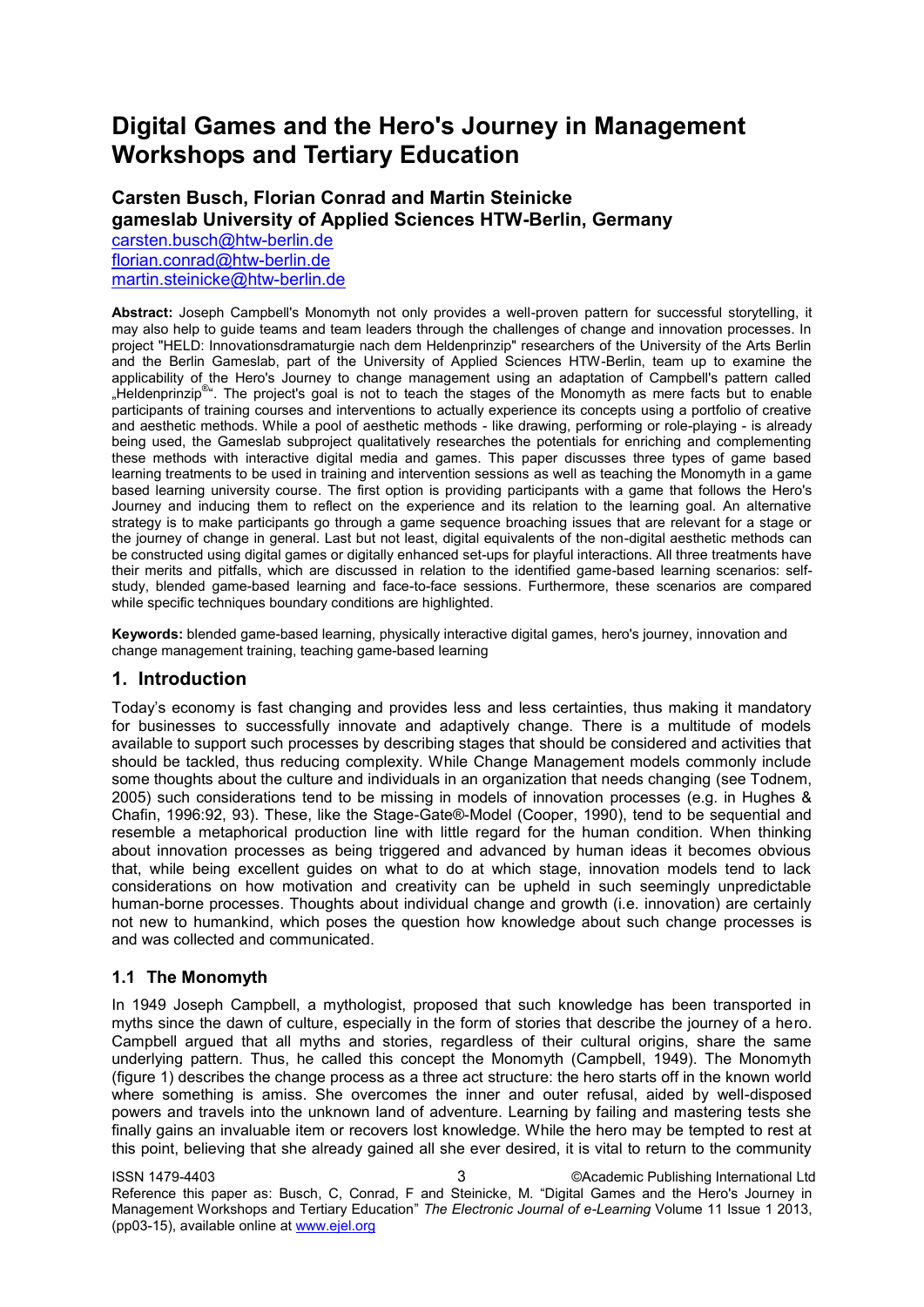and renew it with the boon. By doing so, the hero proves her abilities to master challenges in both worlds and gains the freedom to live.



**Figure 1:** The Stages of the Monomyth according to (Campbell, 1949)

### **1.2 Teaching the hero´s journey as a change-model**

Just like the mythical hero, team leaders and members even projects and whole organisations have to navigate the path of change. Everyone in a team should know both the "Call" of the project and their own. Every project and every changing organisation needs to deal with resistance from without and within (Hauschildt, 1997). Severe challenges need to be mastered and gained boons must be integrated into the day-to-day business. A complete description of the Monomyth and its mapping to the management of innovation and change processes in the Heldenprinzip® (figure 2) would go well beyond the scope of this paper: How to teach this valuable instrument and enable learners to use it for their personal development as well as the anticipation and consideration of vital stages in an innovation or change process. We do not teach the Monomyth as an abstract concept. Instead, we strive to let the participants experience it, thus demonstrating the power of using the Monomyth to analyse, reflect on and predict individual and organizational change processes. Furthermore, the repeated reflection (Craik & Lockhart, 1972) and the active emotional experience support the memorization (Cahill et al., 1996) of the concepts covered. The existing and evolving content of our toolbox can be roughly divided into two strategies: on the one hand we are using non-digital creative and aesthetic methods – like drawing, performing, or role-playing – and on the other hand we are researching the applicability of digital media and games.

Both non-digital aesthetic methods and digital game based learning have been tested separately and conjunctively in three settings. Firstly, 12 team leaders and executives have been counselled in seven two-day workshops spread over one year in the seminar cycle "Ring of Leadership" (Denisow & Trobisch, 2012). Secondly, three small and medium-sized businesses (SMBs) have been accompanied on their journey. Last but not least, workshops have been conducted at conferences and in other settings, ranging from one hour up to five days. Needless to say, this wide range of settings entails quite diverse requirements and boundary conditions which are discussed along with the corresponding treatments below.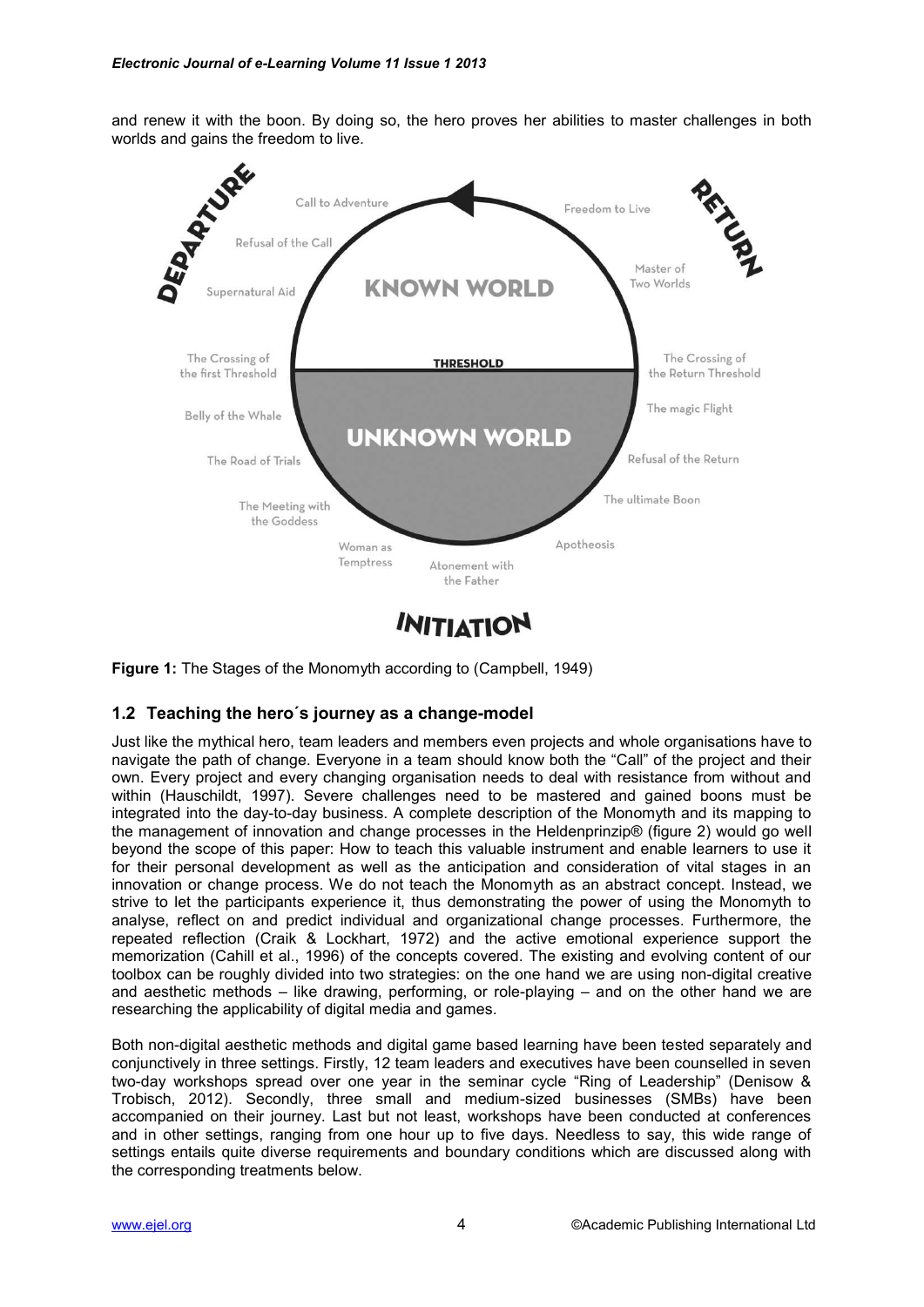

Figure 2: The Heldenprinzip<sup>®</sup>: process model for individual and organisational change and innovation

## **2. Digital game-based learning treatments**

At HTW Berlin and especially in the gameslab, a comparatively wide definition of digital game-based learning is applied:

*"Digital game based learning is the process of being taught and/or learning via digitally enriched play-/gamelike activities or by playing/designing/creating/modifying digital games." (Bodrow et al, 2011)*

The authors felt the need to propose this definition after an ongoing literature review did not yield a definition that was neither to broad nor to narrow, e.g. "So, let us define Digital-Game-based Learning as *any learning game on a computer or online*" (Prensky, 2001:146). For a further discussion of the latter and a delineation of DGBL from Serious Games and Edutainment see (Bodrow et al, 2011). Other authors circumvent a DGBL definition completely just referring to learning with games (Salen, 2010; Squire, 2011) or learning games (Klopfer et al., 2009). While the first concept matches gamebased learning pretty well, the latter poses some problems. To begin with, it might lead to an immoderate focus on software products instead of the process of teaching and/or learning with them. Furthermore it begs the question of what should be considered a learning game. On the one hand this label could be restricted to games that were created with an explicit educational goal. Following the definition of (Prensky, 2001:146) this would result in a very narrow model and mode of application (Bodrow et al, 2011). On the other hand including commercial of the shelf (entertainment) digital games that can be used to teach something could be considered too, e.g. "*Civilization, Rollercoaster Tycoon,* and *SimCity"* [sic] (Klopfer et al., 2009:21). Unfortunately this basically implies that there can not be a single game that might not be considered a learning game. A valid but ignorable reason for this is that games are about learning to play them (Gee, 2003; Koster, 2005:34-46) in the first place. Rather, any game might be used to teach at least about two out of the following three points:

 its theme or narration, e.g. segregation and racial prejudices in "Of Orcs and Men" (Cyanide & Spiders, 2012).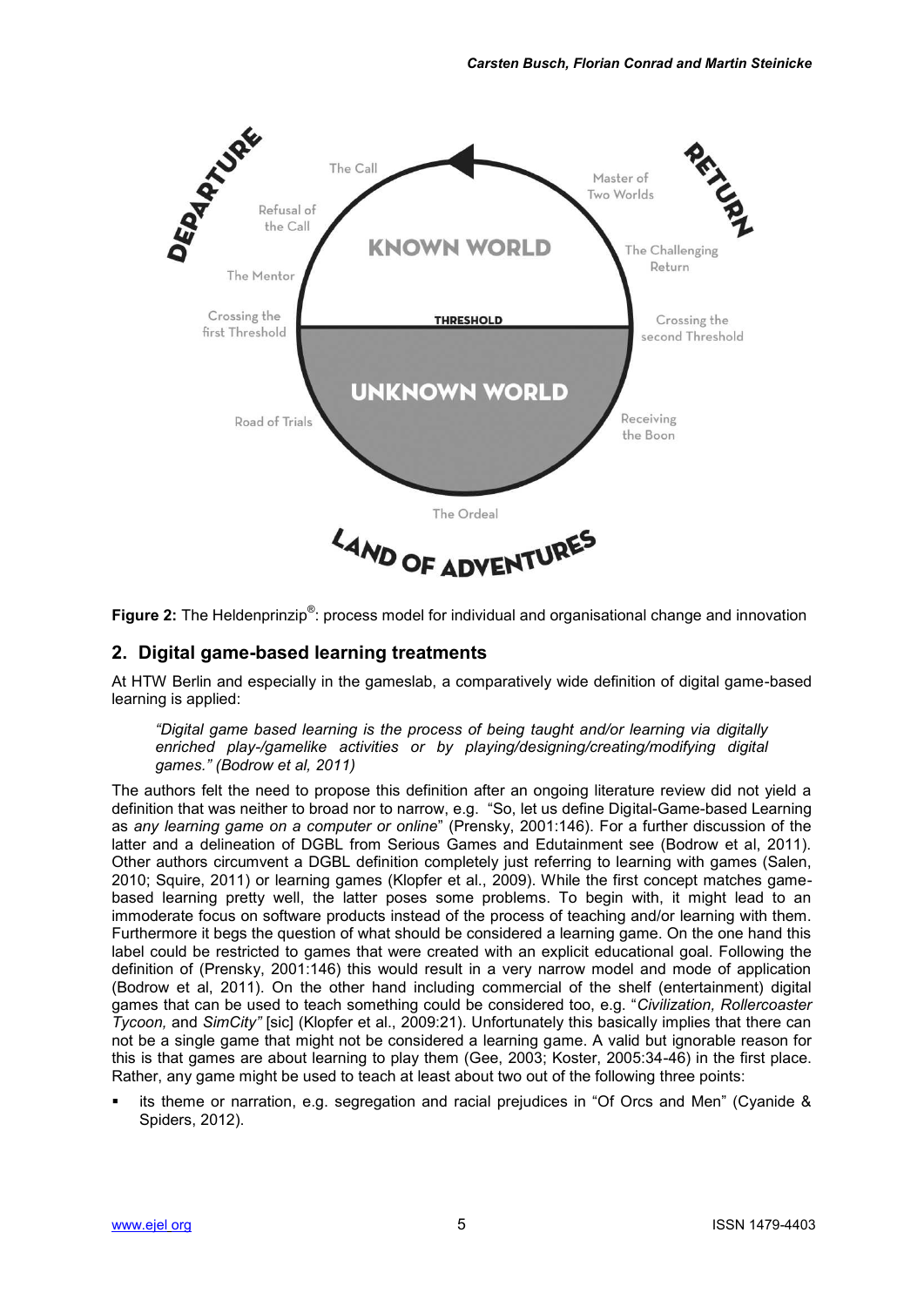- its simulated model or procedural representation (Salen & Zimmerman, 2004:422; Bogost, 2007), e.g. business models in tycoon games (Bodrow et al, 2011) or physics in "Portal" (Valve Corporation, 2007; Valve Corporation, 2012).
- game design and game art.

Thus a focus on learning games proves to be either to narrow or to broad, too. In contrast the proposed definition of digital game-based learning covers three more or less distinct scenarios: To begin with, learning by playing a digital game with or without individual reflection or group discussion. This covers learning in formal as well as informal – e.g. "stealth learning" (De Freitas & Maharg, 2011) or "interest-driven learning" (Squire, 2011:19-22) – settings.The second scenario is learning by designing and creating (e.g. Marlow, 2012) or modifying (e.g. Squire, 2011:174f; Monterrat et al., 2012) digital games. Wherein the produced game or mod might be created to generate either an entertainment or learning experience for the prospective player. The latter will be elucidated in 2.3 by referring to a digital game-based learning course taught by one of the authors. The third scenario covered by our definition is learning framed by playful interaction with digital media or game components. One approach that fits into this scenario is digital aesthetic learning, which will be presented in 2.4.

#### **2.1 System-based learning – core-mechanics and rule-set-based reflection**

One approach of learning by playing a digital game is based on the notion of games as systems which can be considered from three complementary perspectives. Firstly, digital games depict real or imaginary systems in a more or less abstract or condensed way (Salen & Zimmerman, 2004:422f). Secondly, digital games are (complex) systems themselves (Salen & Zimmerman, 2004:156). And last but not least, the act of playing the game creates a temporary system that encompasses the game and its players, their actions and the social space surrounding them (Salen & Zimmerman, 2004:471). With this in mind, learning with digital games can be considered as training systemic thinking in general (Salen et al., 2010). Furthermore, the player may learn about the represented system, its procedural properties and causal relationships, consciously or unconsciously engaging with its procedural rhetoric (Bogost, 2007). Thus, they may be enabled to reflect on their assumptions and procedures potentially changing their attitudes and behaviour. Depending on the context and learning goals, the game itself does not necessarily need to depict the target system very accurately. Indeed, in some cases, not at all. When focusing on training skills or discussing behavioural patterns, for example, it may suffice that the game triggers relevant reactions or patterns. These can than be discussed and brought into relation to the learning goals after or between game sequences. To further illustrate this, consider the following example of this approach in change and innovation workshops.

Besides focusing on the narrative of digital games, one can make participants experience the challenges of the Hero's Journey by applying games with core-mechanics (Salen & Zimmerman, 2004:316f) or rule-sets that trigger the emergence of relevant issues. This might be both competencies needed constantly and specific skills or insights necessary to master a certain stage of the Heldenprinzip. While COTS-DGs with conventional input and output devices can certainly be used in workshop-settings, e.g. broaching the subject of monetary motivation via the digital game "Majesty 2: The Fantasy Kingdom Sim". The relatively short duration of workshops in conjunction with oftentimes low gaming-experience of participants favours less complex and time-consuming games as teaching tools. These games should ideally (Busch et al, 2011):

- have a low learning curve and intuitive interface to reduce the threshold for non-gamers
- be fun, challenging and engaging for a wide range of participants
- be entertaining and easy to follow for spectators to allow watching and discussing their results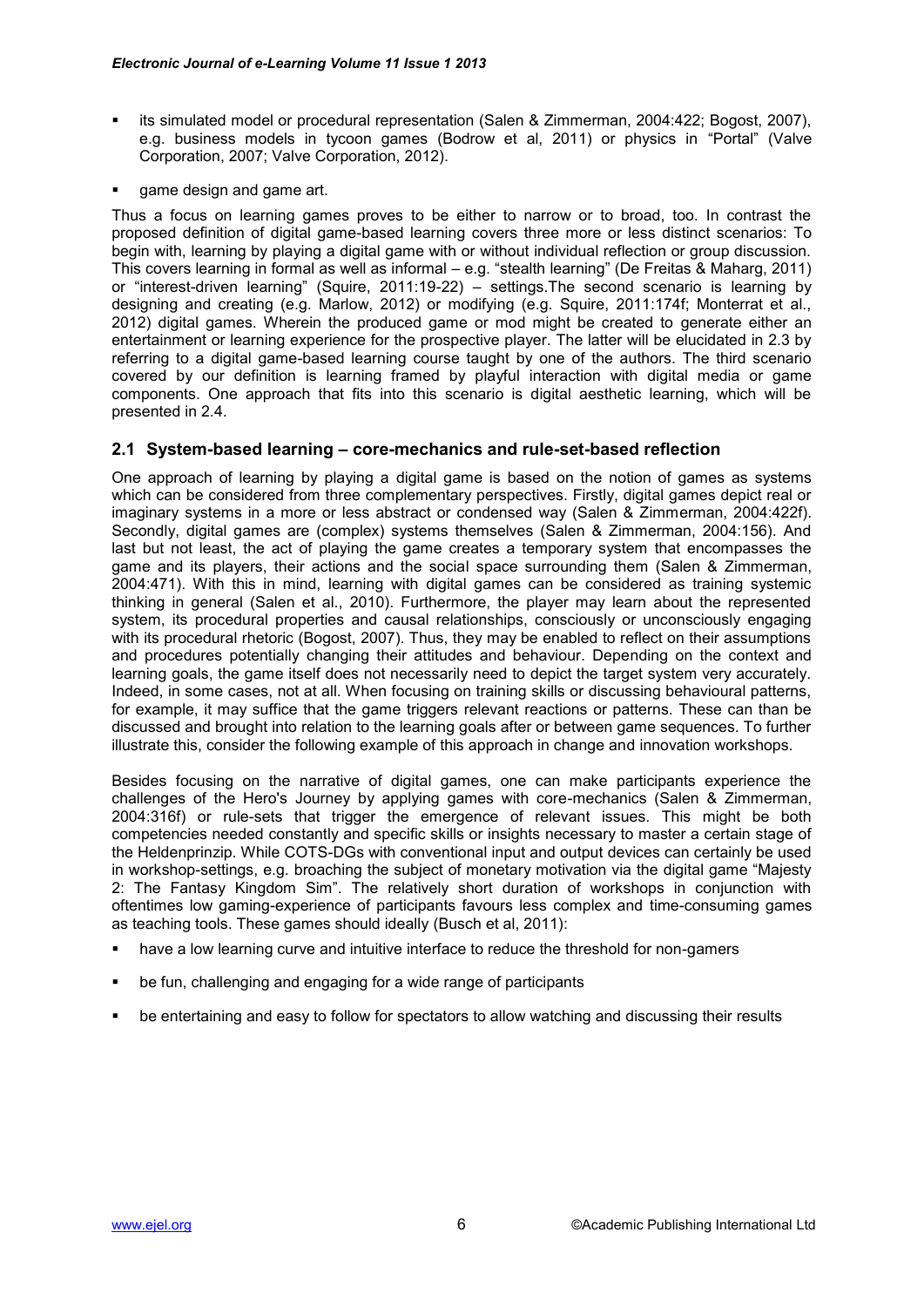

**Figure 4:** Leadership training with "Kinect Adventures"

To test and evaluate this approach we combined motion-controlled game-interfaces such as Microsoft's Kinect with large projections creating an engaging and entertaining set-up that can be used within the temporal/spatial limits of a short workshop. Instead of exploring a complex storyline, players are asked to prove their heroic skills in various mini-games. We found that there are COTS-DGs that can be used out of the box to challenge and improve a number of skills relevant to the concept of the Heldenprinzip. To exemplify this, consider the digital game collection "Kinect Adventures" featuring a two-player rafting game. Players have to actually jump to surmount obstacles and steer by moving their entire body left or right. If one player moves right and the other left, the boat continues straightforward, thus both need to coordinate their behaviour to steer the boat in such a way as to collect as many silver coins as possible. While there is sometimes a single course to follow, quite often multiple options are available, thus increasing the need to explicitly agree either on actions (left, right, jump) or a targeted path under extreme time pressure. Both the setting and the coremechanics lend themselves very well to experience leadership and discuss related issues in general or targeted at change and innovation processes. While the core-mechanics reward good coordination, the setting on the one hand invokes the metaphor of sitting in the same boat and on the other typically gives rise to questions like: How does an "ideal" type of leadership might look like in the game? Is this congruent with working life experience?

In a workshop-setting we generally give a very short introduction to the game covering only the mode of interaction and the very loosely defined goal of collecting silver coins. After that, cycles of gameplay and discussion are initiated. The play sequences typically cover less than two minutes while the discussions span between five and 15 minutes, sometimes even longer. The discussions cover three aspects. Firstly, asking the players about their experience: What worked out well? What did not work? How did both players feel in their preliminarily agreed upon role or modus operandi? Reported perceptions are immediately compared with the perceptions of the audiences, quite often revealing interesting disaccords which fuel the discussion. This typically introduces the next stage where connections to working life experiences are discussed, and insights and knowledge (usually in form of stories) are shared within the group. The last stage then focuses on who shall play next and which setting, strategy or ad-hoc rule shall be applied next. Interestingly, the latter shows both a tendency to bring up recurring patterns, like one player shall be the steersman, and innovate ideas, e.g. leading by indicating the course with one arm instead of issuing verbal commands or objectives.

We tested the application of the white-water rafting game during workshops in all three of the aforementioned contexts (Ring of Leadership, counselled SMBs and one-time workshops) getting almost exclusively positive results. Participants inter alia did not hesitate to draw parallels to real-life situations and relate the game results to personal experiences from their respective professional background while at the same time visibly enjoying themselves.

Only in a single one-time workshop, with participants ranging from innovation managers over seminar managers to a ludologist, the feedback was less enthusiastic. Especially the ludologist was rather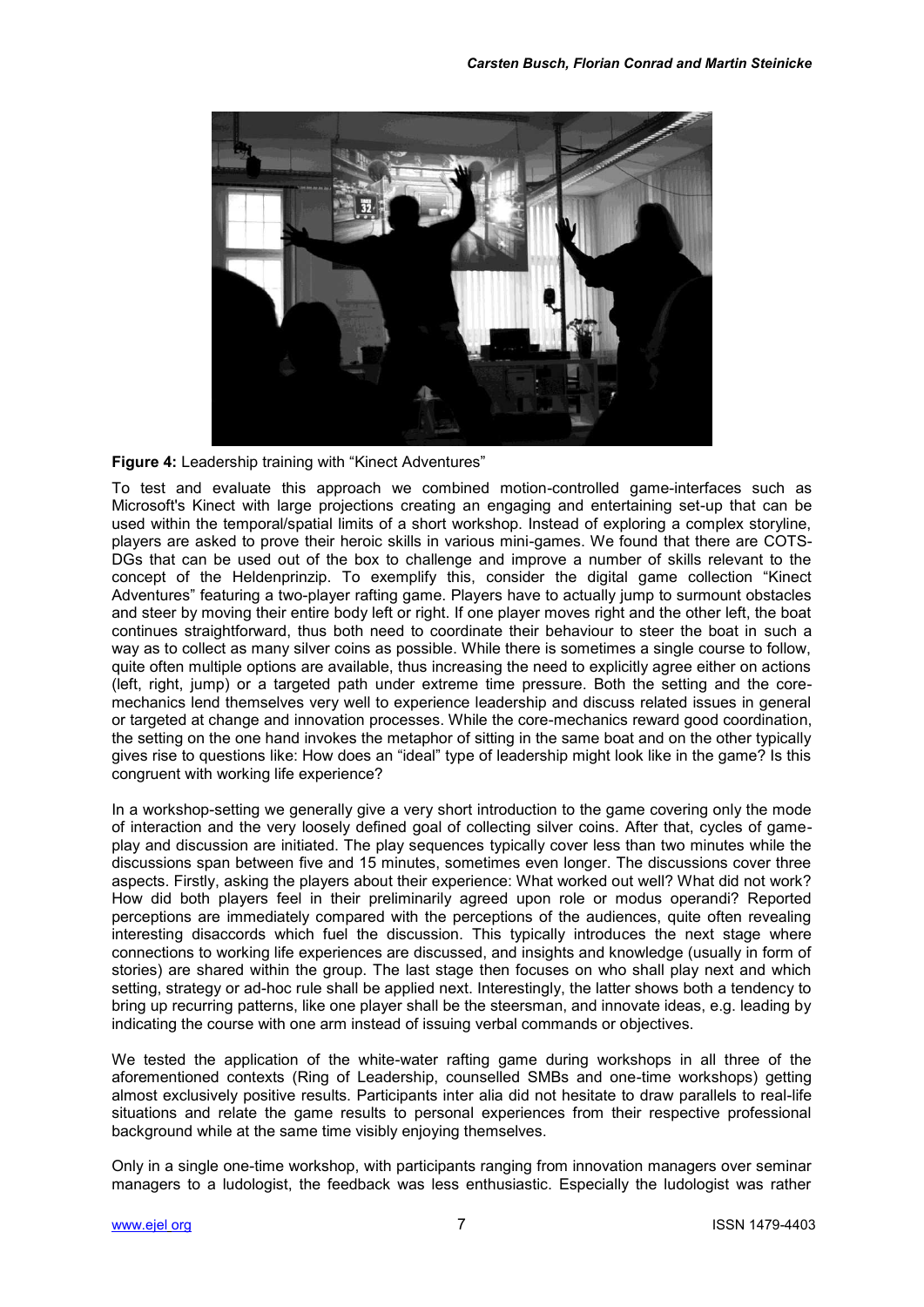critical, arguing that we did not meet the potential of the medium. While the latter is certainly true, especially when comparing the rafting game with the concept of persuasive games and procedural rhetoric (Bogost, 2007), it rather depends on the applied schema. While the digital game itself is certainly neither very complex nor persuasive when considered with the aforementioned schema of "a game as a temporary system" in mind – encompassing: the player(s) and their audience, the social setting, even the between-game activities (Salen & Zimmerman, 2004:471,418) and the agreed upon ad-hoc rules – it is very complex, indeed. Furthermore, it reliably lets relevant topics, concepts and disaccords emerge. Nonetheless, the game-mechanics create a certain bias, favouring some leadership and communication strategies over others. As (Squire, 2011:22-26) notes, all games come with a bias. But as he points out this is not necessarily a downside. When addressing these biases, often learning occurs (Squire, 2011:26). We address these biases on the one hand by discussing the relation of game model and working life. On the other hand we use different – both COTS and selfmade – digital games and discuss the strategies each game reinforces, thus highlighting how the rules of a system shape behaviour in sometimes unexpected ways. An important point to highlight here is that our role in such workshops is not that of the "Sage on the Stage" but rather of the "Guide on the Side" (King, 1993). King proposed that in contrast to the transmittal model, where knowledge is assumed to be simply transmittable from teacher to student, the professor should focus on facilitating the learning process of students by engaging them in active thinking and discussion. Related ideas go back a long way (see e.g. Dewey, 1938) and we believe that in change and innovation workshops it is the only sensible course of action, indeed. In our experience the participants as individuals and even more as a group possess a lot, in some cases even vast "amounts", of practical knowledge. The digital games are thus not used to transport learning content but rather as stimulus to explicated implicit knowledge and trigger discussions amongst the participants. Consequently, this treatment is better qualified for face-to-face interventions than for blended game-based learning and least of all for self-study scenarios.

### **2.2 Story-based repetition and reflection**

A contrasting approach to learning by experiencing and discussing the core-mechanics of a digital game is to focus on the narrative of a digital game. The Monomyth has been at least unconsciously used for thousands of years as a narrative pattern for telling stories about individual change and transformation (Campbell, 1949). After its analysis by Campbell and its adaptation by (Vogler, 1998) the heroes journey can be considered a standard tool for writers and movie makers. Not surprisingly, this concept is also well known in digital game literature (e.g. Rollings & Adams, 2003:93; Howard, 2008:5) and can be found in various COTS-DGs (see e.g. Busch et al., 2012). This affords the possibility to use such games for teaching the Heldenprinzip as described in scenario one of our DGBL definition.

While a good storyteller certainly adapts a story for the specific audience, it is told the same way to all listeners. Nonetheless, the perceived and remembered story may differ according to individual preferences and cultural imprint (Bartlett, 1932). Thus, we encourage players to discuss their experiences, strengthening the memorization of the model and the ability to analyse processes according to the Heldenprinzip at the same time. A digital game offers the benefit of players gaining actual agency and likely having a stronger feeling of identification with both story and hero. Furthermore, it is possible, either by simply using side-quests or even branching storylines (luppa & Borst, 2007:25), that players from the same group can experience different versions of a story. Both stronger identification and individual story should therefore enrich discussions where participants tell stories about their experience of success and failures while playing the game and acting out the story. This may multiply the known power of storytelling (Denning, 2001) by telling stories about experiencing both the actual plot and the meta-"heroes journey" of playing.

While the benefits of using COTS-DGs are obvious, there are some drawbacks too. According to our research most COTS-DGs that exhibit many/all stages and offer story variation are role-playing games, which bring up two significant problems: First, these games tend to require huge amounts of play-time. In COTS-DGs like "Neverwinter Nights" or "Dragon Age: Origins" even core-gamers may spend 30 or even more than 100 hours of play. This would be unfeasible in a coaching session and may strain even self-study or blended game-based learning scenarios (i.e. self-study play and group reflection). To test whether playing only a part of an COTS-DG and using this as an option to highlight key elements of a small number of related Monomyth stages we analysed several games under the focus of applying one of them in the Ring of Leadership setting. While a number of games could be identified that exhibit a strong usage of the Monomyth, it became apparent that only the first few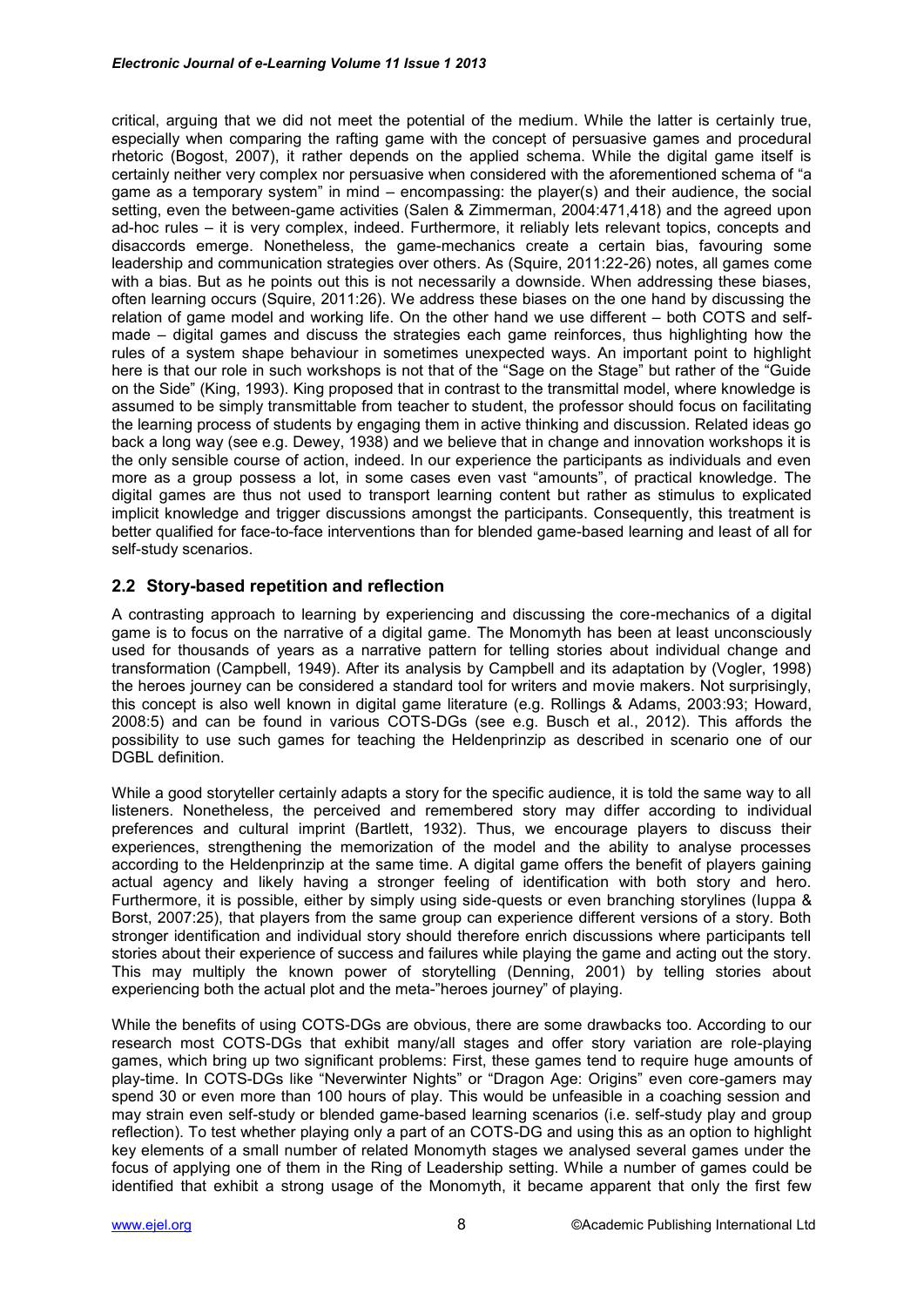stages might be covered that way. This is due to the fact that playing further stages typically requires on the one hand an understanding for the story so far and on the other about the core-mechanics and rule-set of the game. While it is certainly possible to tell the story up to the point the workshop participants take over, conveying the knowledge of the latter two (normally developed incrementally by hours of game-play) seems to be tedious at best.

An important boundary condition in the context of the Ring of Leadership was the low level of gaming experience that may be due to the relatively high mean age (44 years) of the participants. Thus, we eliminated all games from the list that required extensive knowledge of the used rule-sets (e.g. the "Dungeon & Dragons" rule-set in Neverwinter Nights 2) or timely and exact interaction with the human-machine interface (e.g. Elder Scrolls IV: Oblivion). The COTS-DG "King's Bounty: The Legend" a tactical role-playing game qualified as a candidate due to the relatively good tutorial, the presence of a story with Monomyth stages and its turn-based battle-system (see figure 3). The latter seemed to be especially important as it favours strategy over fast reflexes, thus potentially reducing the difficulty for non-gamers.



**Figure 3:** RoL participant playing a "King's Bounty: The Legend" (Battle-Mode)

In the workshop, participants have been playing the game for one hour, subsequently discussing the experience and its relation to their working life. On the one hand the intervention enabled participants to identify and discuss key situations, like being thrown in at the deep end when facing new tasks or managerial functions and the general fear of failure. On the other hand neither a feeling of identification with the hero was reported nor enabled the game a lively discussion of the Monomyth. The latter points may have been a result of a lack of exposure to the story-line due to the long time it took players to complete the tutorial, thus covering only the "Call to Adventure". An interesting side effect we encountered when working with "King's Bounty: Legend" in the "Ring of Leadership" workshop cycle was related to the reaction of those participants having little or no gaming experience when facing the challenge of handling the game mechanics. While players were provided with a tutorial introducing the key aspects of gameplay and control, we still found it a significantly steeper challenge to control the game for those who had never played a digital game before and therefore e.g. never used a typical interface concept such as the "W-A-S-D" keyboard layout for moving up, left, down and right respectively. For participants who had to start their digital gaming experience entirely from scratch, the lack of any assumption about how to control the game beyond the basic tutorial had two consequences: Firstly, depending on the individual progress in handling the game, some of these participants did not make it through the projected part of the storyline within the hour. Subsequently, they did not experience the corresponding stage of the Monomyth – in this case the "Call to Adventure" – at least not in the way we expected them to. Because secondly, those participants retrospectively described their experience with the game as an adventurous challenge, nonetheless. They reported that being exposed to a new medium and given the task to control it felt to them like the equivalent to entering a "new world" which nicely correlates to the Monomyth. Posing such a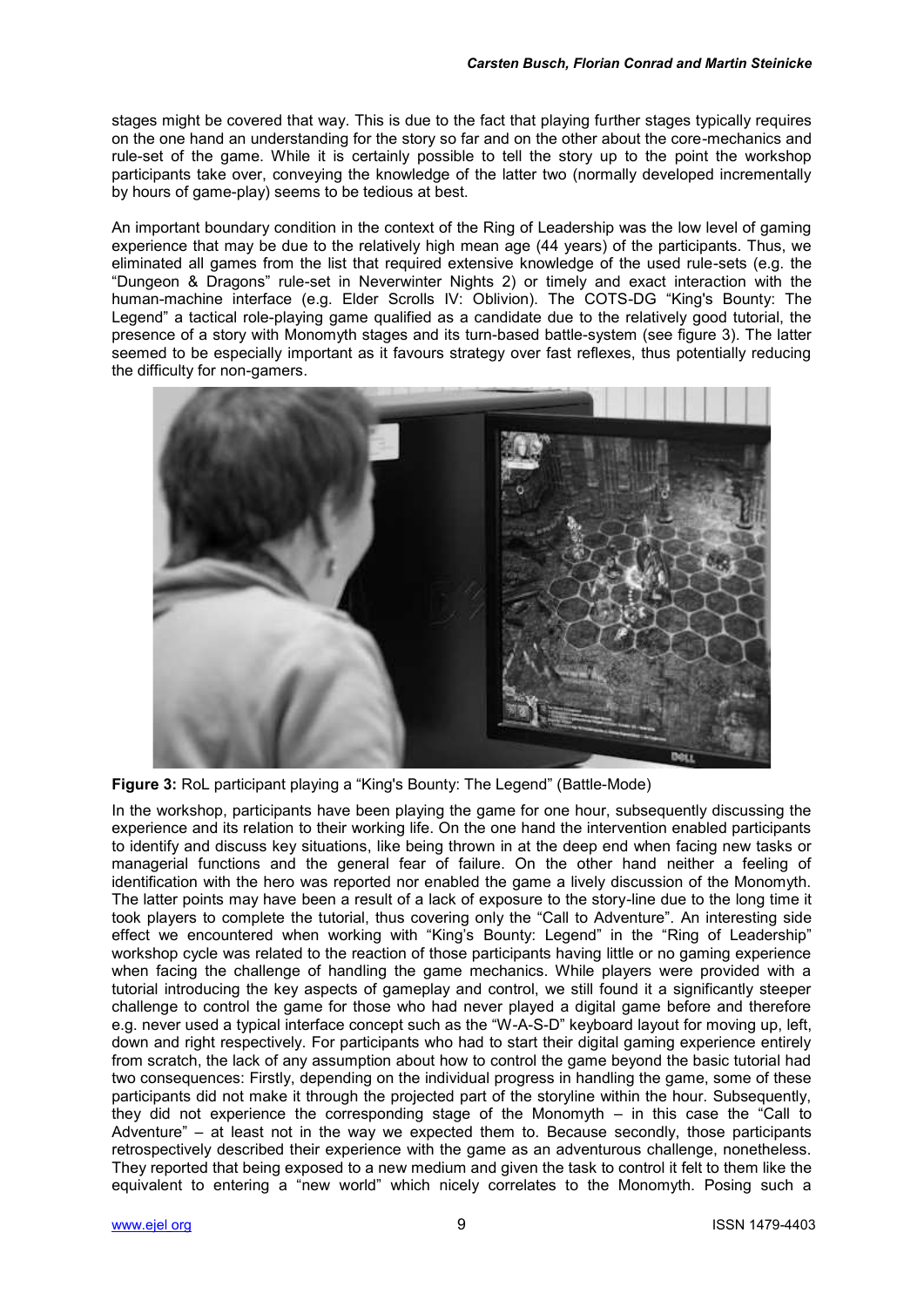challenge to participants may result in a positive learning experience when successfully mastered and be used as a means of encouraging people to handle unexpected situations, manage the unknown and transfer their experiences into real-life situations, closely corresponding to the system-based learning approach described in 2.1. But it may also, as interviews following this session of the "Ring of Leadership" have proven, cause frustration. Participants given insufficient or no help were not able to reach the zone of proximal development (Vygotsky, 1978:86) and were denied the rewarding experience of mastering a task never encountered before. To stick with the terminology of Campbell's Monomyth: They were not able to cross the threshold into the land of adventure. This implicates a potential to design learning units targeted at handling frustrating situations and strengthening frustration tolerance and resilience (for a literature review on resilience see Howe et al., 2012) again an important skill or process (Rutter, 2012:335) in the context of change management and the Monomyth. In any case though, our experience with the "Ring of Leadership" has confirmed the need for the trainers' substantial knowledge about the participants' gaming experiences. Which are not only constraining the choice of games to play but that of the setting, too. Especially in case that participants exhibit a very heterogeneous level of expertise placing one player per computer was found to be problematic as it led to a strong divergence in play-time and thus bored experts needed to be kept busy/happy while waiting on their pressured peers. A two on one computer setting offers the chance to place an expert and a novice each to equalize play-time and additionally spread the load of coaching novices. Nonetheless care needs to be taken in supervising the teams so that both are on equal footing and that the experts guides the novices into the zone of proximal development (Vygotsky, 1978:86) instead of dominating the other. Whether and how to intervene in the latter case depends both on the context and learning goals. It might actually be worthwhile to not intervene but let the novice express his feelings in the follow-up to highlight and discuss good mentoring practices, e.g. when covering the "Meeting the Mentor" scene of the Heldenprinzip. While the mentioned positive effects of this workshop session are worthwhile indeed and will be the source of further test settings, the intervention did not meet the Monomyth related goals. To counter this we have produced, with students of the aforementioned "Digital Game Based Learning" course, to date three modifications of COTS-DGs which integrate most or all stages in a condensed way.

#### **2.3 Creating and modding games – learning by teaching**

In the DGBL course, students are expected to gain insights concerning games and play, learning theories and digital game-based learning on the one hand. On the other hand they have to realize a practical project: Either creating a digital game that can be used to cover working-life relevant themes like leadership, teamwork and conflict management. Or modifying a commercial off-the-shelf digital game (COTS-DG), creating an experience that can be used to reflect and discuss the stages of the Heldenprinzip. No matter which option students choose, they become acquainted with key issues of digital game-based learning by practical experience in a project based learning (Blumenfeld et al., 1991) setting. Especially the "relatively long-term, problem-focused" (Blumenfeld et al., 1991:370) and authentic project task seems to motivate our students in combination with their own interest in games and the opportunity to create something of value in a self-directed way (as proposed by Blumenfeld et al., 1991:375). Needless to say, the targeted grade is an important motivational factor but sometimes a source of in-group tension, too.

To make a good game or mod, students have to develop a solid understanding of the content they are covering, thus additionally learning what their games shall teach – thereby touching the concept of "learning by teaching" which has been shown to be very promising both in educational (Berliner & Casanova, 1989:12f) and business (Cortese, 2005:36&87) contexts. To cater for various set-ups and levels of gaming expertise the mods (see table 1) feature different play-times as well as complexity of rules and interaction. Furthermore, two mods feature a story that is a derivative work which thus may be known to a wide audience, enabling links to personal experiences while the others tell original stories, offering a fresh start. Due to their very recent completion, though, we cannot make informed statements about their effects in change and innovation workshops, yet. Nonetheless first experimental workshops with students have shown both potential but also problems. One interesting finding was related to an actual problem the student group designing the Mario mod had. After developing the story adaption (Neverending Story) and designing the first levels the group discovered that it would only be possible to place one text-sign containing less than 200 characters per level. This proved to be a major hurdle to tell a full-blown story. Without being able to use texts to highlight plot points and transport emotions the group had to tell their story basically via the level design. As a result of this and its short play-time it does not let the player experience a deep or complex story.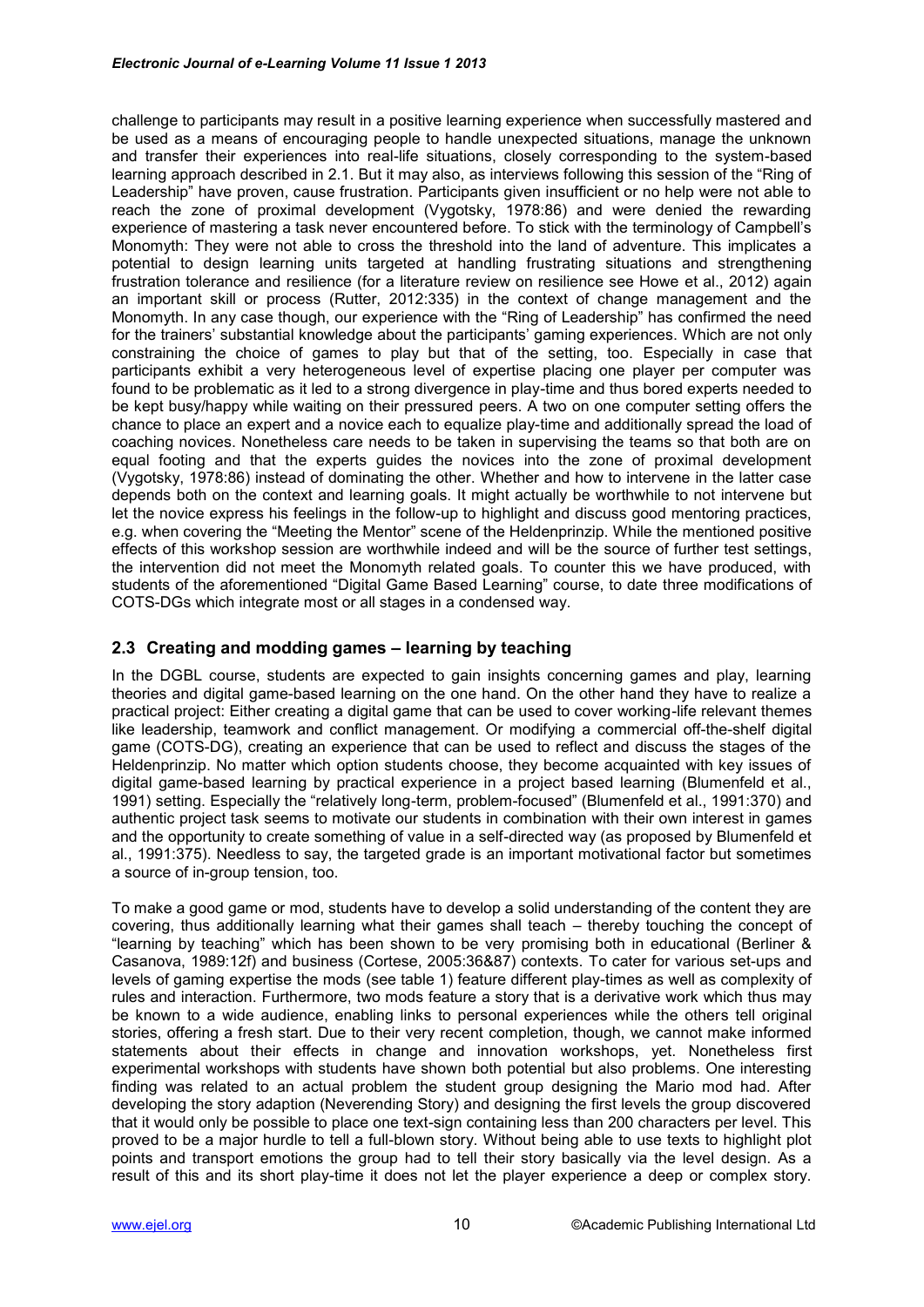Nonetheless it proved to be an excellent help for later student groups to showcase the value of well designed levels to shape the player experience instead of focussing only on written in-game or cutscene texts. Thus such game types or the deliberate curtailing of mod-tool functionality may be beneficial for storytelling courses in primary, secondary and tertiary education, indeed. Furthermore it showed the value of rapid prototyping and led to a redesign of the DGBL course. In the following semester students had to present their progress five instead of three times – the first presentation focusing on prototyping key functionalities thus avoiding unpleasant surprises later on.

Playing and analysing the Alice mod lead to mixed results. Warcraft 3 maps generally present a birdseye view with a zoom-able fixed viewport orientation. The Alice mod group decided to enable a player character (PC) dependent viewport orientation instead. Thus the mod features a third-person view that rotates the viewport whenever Alice turns. This had two consequences: On the one hand students reported that the applied view led to a stronger identification with the PC. On the other hand, some players complained that it hindered their navigation and in one or two places – where glitches may twirl the PC for a short time – even made them dizzy. This highlights the need to enable players to customize the game even in mods as the viewport change did result in a positive immersion in general but some players would have benefited from an option to choose the standard viewport orientation instead. Another finding related to customization was the missing option to select a difficulty level (DL). While the campaign of Warcraft 3 enables the player to choose between several DLs this is uncommon for mods. Due to the fact, that the mod should be playable by non gamers in workshops the mod DL was low – in consequence expert players in student workshops were both bored and twice as fast as novices. Thus student groups of later semesters were required to integrate script solutions in case the mod tool did not feature DL selection in the first place.

| Modification of     | <b>Platform</b> | Play Time          | Interaction                                                                                                                                                                                                                                          | Story                                                  |
|---------------------|-----------------|--------------------|------------------------------------------------------------------------------------------------------------------------------------------------------------------------------------------------------------------------------------------------------|--------------------------------------------------------|
| Super Mario         | <b>PC</b>       | $10 - 20$<br>min   | Side-Scroller, move & jump via keyboard<br>(easy)                                                                                                                                                                                                    | The Neverending Story                                  |
| Little Big Planet 2 | PS <sub>3</sub> | $40 - 90$<br>min   | Side-Scroller, move, jump & interact via<br>controller (moderate)                                                                                                                                                                                    | "Maui´s Heroes Journey"<br>(original)                  |
| Warcraft III        | PC &<br>Mac     | $90 - 180$<br>min  | birds-eye view, point & click via mouse,<br>some optional keyboard accelerators,<br>player can specialize in fighting abilities of<br>avatar, mod uses various quest types<br>(high interaction complexity but low<br>difficulty due to mighty hero) | based on various "Alice<br>in Wonderland"<br>adaptions |
|                     |                 | $100 - 210$<br>min | like "Alice" + selectable difficulty level,<br>optional negative ending                                                                                                                                                                              | "The Plant of Live"<br>(original)                      |
|                     |                 | $120 - 240$<br>min | like "Alice" + selectable difficulty level,<br>significant story-branching, optional<br>positive ending                                                                                                                                              | "A Pirate's On-Shore<br>Adventure"(original)           |

**Table 1**: Created game modifications and their workshop relevant properties

While scenario two – learning by creating games/mods – could be applied in workshops. Our experiences with student game modifications projects confirmed the inkling that it does certainly require higher gaming-experience and time-investment. Thus we did not apply it in change and innovation workshops up to now.

## **2.4 Digital aesthetic learning**

While the first two of the hitherto discussed game based learning approaches for change and innovation workshops correspond to scenario 1. – learning by playing a digital game with or without individual reflection or group discussion – and the third to scenario 2. – learning framed by playful interaction with digital media or game components – one of the goals of our project was to experiment with interfusing the approaches of both project partners, i.e. combining digital game based learning and creative/aesthetic methods. The creative/aesthetic methods typically use techniques from fine and performing arts to create artefacts or experiences that are personally meaningful to the participants and, in the majority of cases, are presented to and discussed by workshop participants. Both creation and discussion explicate implicit ideas, opinions, fears, knowledge, etc, thus enabling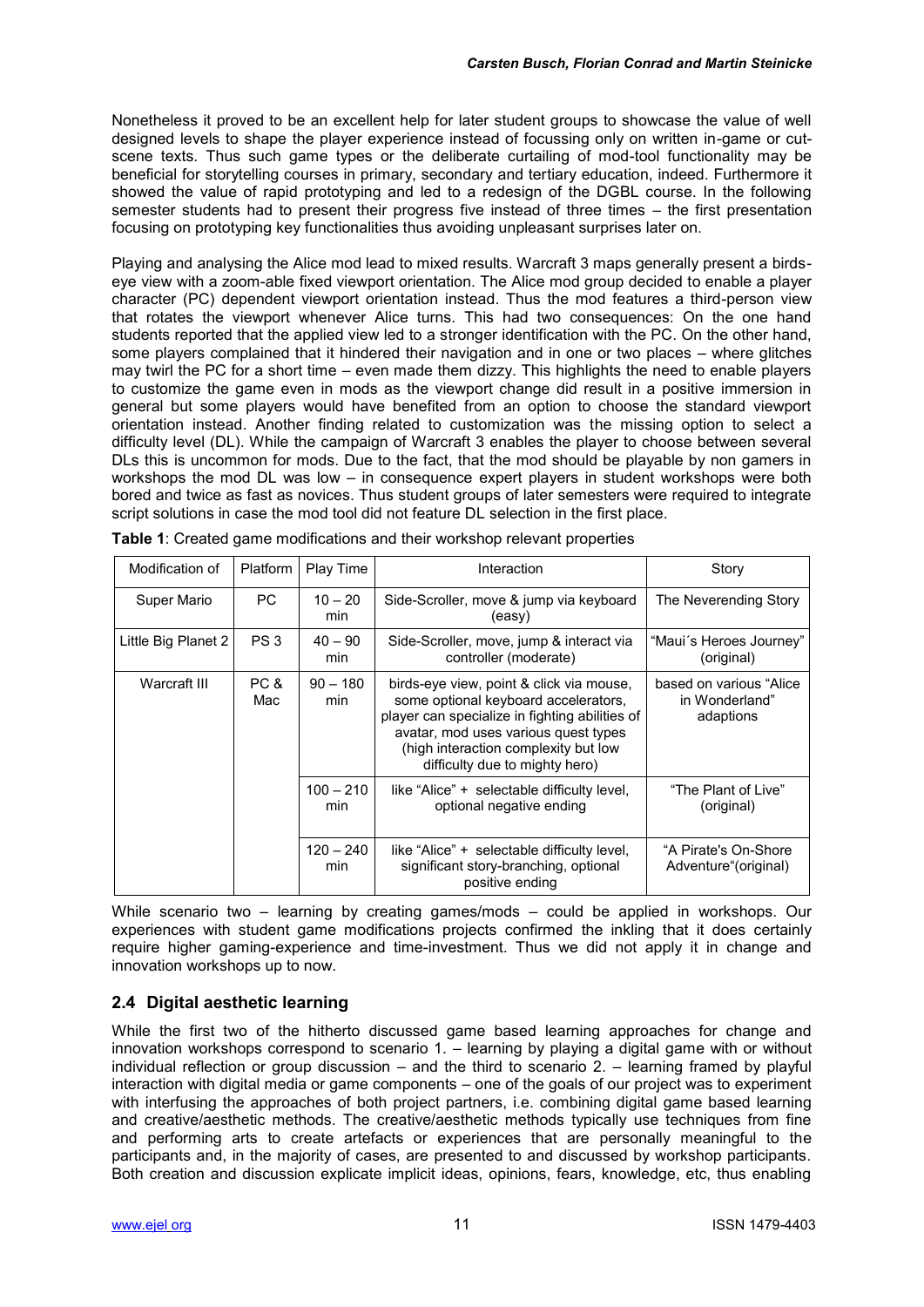the individual and the group to share, learn from and work with them. One specific exercise that may exemplify the concept and fusion of both methods is the visualization of the hero at the respective stages of the Heldenprinzip. How does the hero look like, e.g. when in "Refusal of the Call"? How are their feelings mirrored in their posture and appearance? In non-digital exercises, participants either shaped manikins or themselves into a posture that represented their notion of this stage. The embodied aspect of the latter has the advantage that the participant can actually feel the "energy" of this stage but requires an atmosphere of mutual trust in the group to avoid negative feelings. The usage of manikins has the advantage that participants can see the figurine from all sides and shape it into postures that would not be possible to maintain by the participants themselves. Furthermore, the social risk is certainly lower. A potential downside is the relative sparseness of expression due to the abstractness of the manikin.

One corresponding digital exercise is using the "Spore Creature Creator" instead of manikins. While it is an integral part of the COTS-DG "Spore", the editor itself would typically not be considered a game. Nonetheless, through its appearance and in combination with the exercise goals it induces an observably playful attitude. Using an easy to learn interface, it enables participants to build creatures that can be customized in body statue and colour as well as number and look of extremities and accessories, even animated with a special selection of moves. We applied this exercise in both our work with SMBs and in one-time workshops where it proved its potential for enabling participants to express their ideas and feelings as well as highlighting and discussing key points of innovation and change processes according to the Heldenprinzip.

While this instance of the concept "build hero at stage X and discuss" does not allow the embodied experience of the "participant as hero" approach, it extends the advantages of the manikin exercise by affording a wider range of expressions and adding entirely new possibilities of shaping, animating and comparing the virtual figurines. On the downside though, it certainly requires more time to produce those digital artefacts.

In a third approach, we try to combine the tangibility of physical interaction with the extended manipulability of a digital manikin by using 3D-sensing interfaces like Microsoft's Kinect. This way, participants can control the movement of their avatar in the most intuitive way and even record a short performance or sequence of movements representing the respective stage. This approach has not yet been tested but seems a promising way to benefit from the digital representation while still giving participants a chance to actually experience the physical and emotional implications of shaping oneself into a certain posture.



**Figure 5:** Instances of the exercise "build hero at stage X and discuss" (Participant, Manikin, Spore)

Another example of augmenting a creative exercise with digital means is our use of Minecraft. This game places the player into an open world with its own rules and physics but without any specific goals, but to survive. In its "creative mode" it provides an ideal setting to do just that: create. Players can choose from building blocks to assemble structures or reshape entire landscapes in a Lego-like manner. We have been using this game in several workshops encouraging participants to e.g. build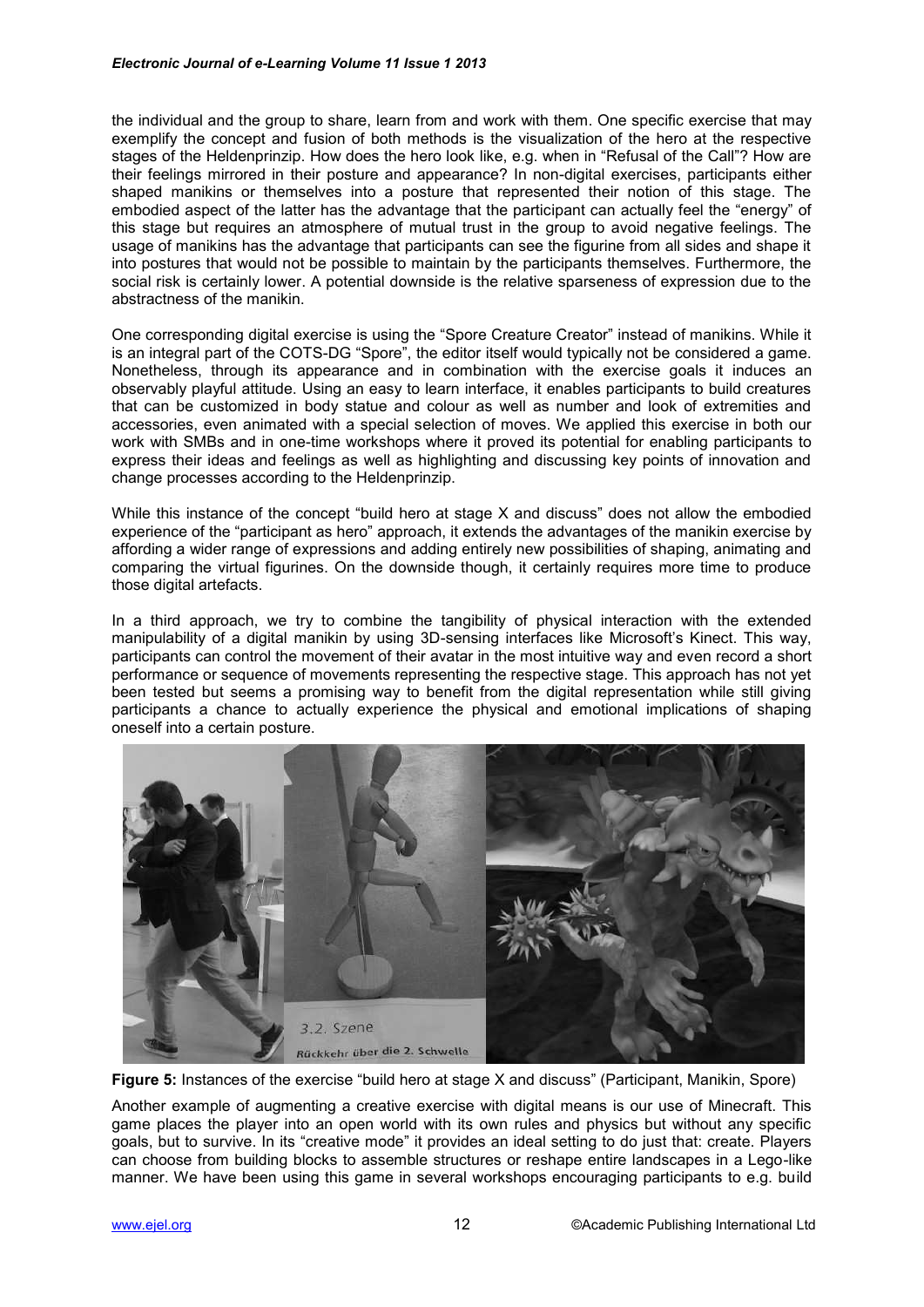their individual interpretation of the Hero's Journey as an actual path through the virtual world of Minecraft and found it to be a valuable tool for designing digital artefacts that go beyond the possibilities of their conventionally crafted counterparts. Again, the modus operandi was to give participants a short tutorial, then give them between 10 and 20 minutes to build and subsequently discuss their results in the group. While the same exercise would have been much more physical using real materials like paper, plastic or clay, the digital version makes up for that by overcoming the spatial and material limits of such a setting. The building blocks in Minecraft come in a broad variety of materials ranging from wood and cobblestone to ice and gold and can be arranged in physically eccentric ways, thus allowing the players to be free in creating the artefact that matches their idea of the respective issue, e.g. a stage of the Hero's Journey, best. Furthermore, the resulting artefacts are explorable and walkable for the player characters, thus making them easier to present and explain. Participants generally enjoyed working with Minecraft, sometimes so much so, that they got lost in just playfully exploring their digital environment and had to be reminded of their actual task. We also found that similarly to manual crafting exercises, participants became very creative in improvising with the given material. One player e.g. dug a very deep hole straight into the ground leading into a small cave surrounded by lava to visualize their perception of the Monomyth's nadir.

Comparing digital and analogue instances of creative and aesthetic methods, the question here is obviously not which instance is better in general but what is the ideal mode concerning the unique combination of learning goals, participants and boundary conditions. When considering the usage of such digital aesthetic approaches in relation to the identified game-based learning scenarios, selfstudy does not seem to be overly promising due to the missing group discussion. Depending on the software used and the extent of the practical work that participants are expected to deliver, the treatment of choice would be either pure face-to-face or blended learning.

### **2.5 Potential of dGBL in change and innovation workshops**

To summarize the approaches described in this paper and illustrate further approaches in relation to their potential in change and innovation workshops consider figure six. The chart depicts goals and techniques that might be used in each of the three showcased approaches. While their potential is indicated by the size of the label, its placement indicates the most promising game-based learning settings (self-study, blended dGBL or face-to-face). To exemplify the interpretation of the chart consider scenario two – learning by creating games/mods. It could be used both to cover the Monomyth pattern and to learn about specific skills or insights one might need in change and innovation processes. But due to the need of special knowledge about games, game conventions and ideally even about modding tools its potential considering the target audience is rather small. In case it would be used nonetheless, it certainly makes sense to integrate it into a blended setting. Thus, both the typically high workload (i.e. no face-to-face-only setting) could be spread over a period of time and the probably high need for help from and interaction with the consultant (i.e. no self-study) could be realised.

In contrast, the usage of a digital game to trigger discussion and story-telling has a higher potential and might be used with the small subset of comparatively short games, even in face-to-face settings. An important point to stress here is that the position in the matrix was determined with the focus on innovation and change workshops and the characteristics of the participants today. In future settings or those that target other issues the assessment may differ. In game based learning courses for students or children it will most probably differ, indeed.

#### **3. Conclusion**

By digitally enriching the artistic exercises that are already used in the project to convey the Heldenprinzip and applying games to specifically train the skills necessary for mastering change and innovation processes, we are creating a flexible toolbox of game-based learning applications. The set of methods in this toolbox includes four main approaches:

- System-based learning, i.e. training systemic thinking abilities by exploring, mastering or manipulating the core-mechanics of a digital game, or by analyzing and varying its rule-sets while reflecting the results in group discussions.
- Story-based learning, i.e. familiarizing participants with a pattern for successful change processes by making them play through a sequence or entire storyline of a correspondingly structured game, subsequently reflecting experiences.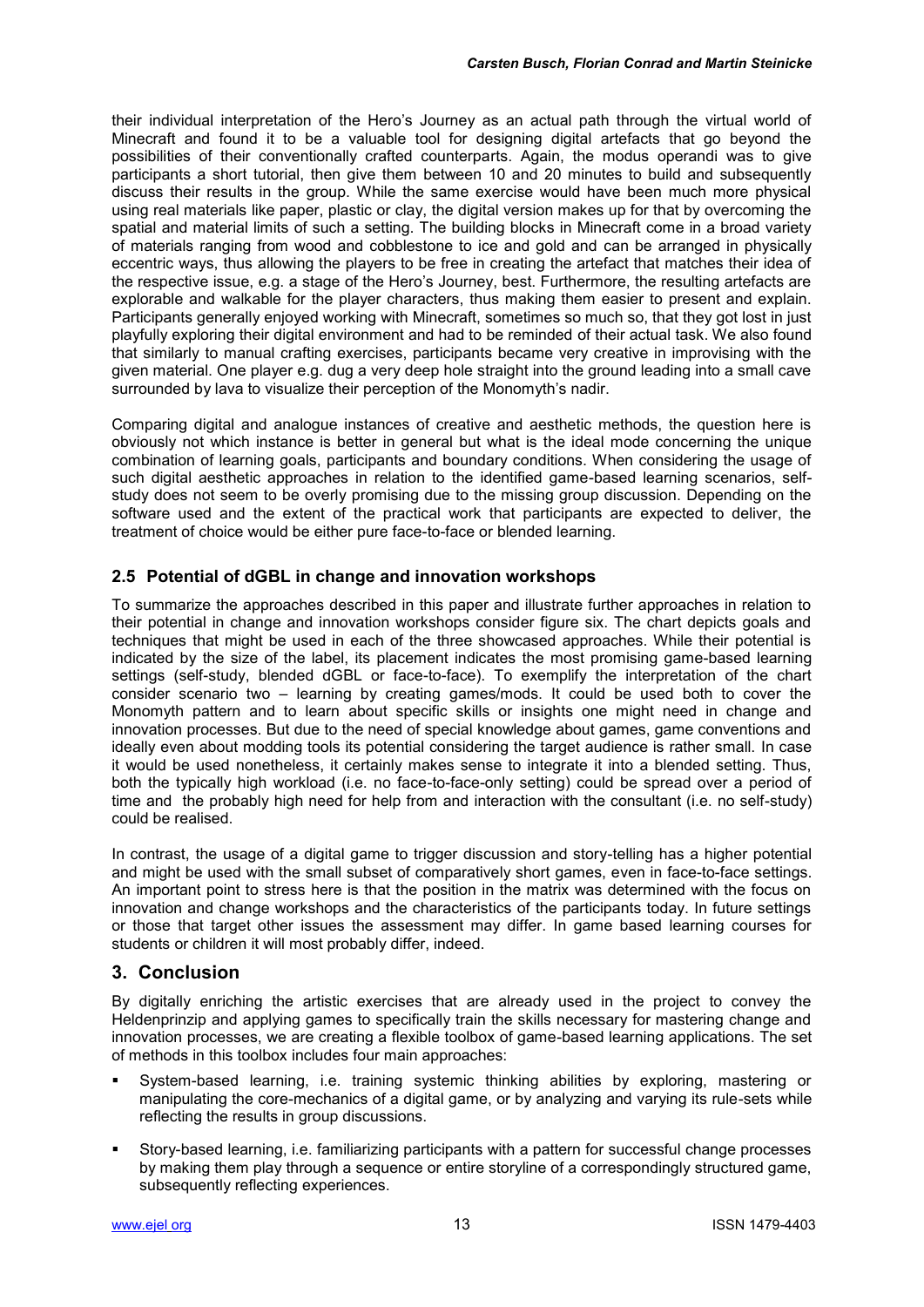

**Figure 6:** Assessment of the application of dGBL in change and innovation workshops

- Learning by teaching, i.e. empowering participants to create or modify a game meant to teach others and getting thorough insights into the respective matter in the process.
- Digital aesthetic learning, i.e. augmenting or re-designing learning and reflection methods from the field of fine and performing arts with digital means, e.g. using the mechanics of highly manipulable game worlds to allow participants to create digital artefacts and reflect on the results.

We have designed a number of exercises based on those methods and tested them with SMB managers, employees, coaches and students in tertiary education. The targeted group has been divers in gender and age, yet relatively small in numbers. While more extensive testing is necessary to back up our findings, hitherto yielded results have been promising and on track with our goal: To create a toolbox that will eventually allow teachers and coaches to convey the concept of the Hero's Journey to individuals and teams in a creative, immersive and effective way, providing participants with a guiding structure that can help to master the challenges of innovation and change processes.

### **References**

Bartlett,F.C. (1932) Remembering: A Study in Experimental and Social Psychology. Cambridge University Press Berliner,D. & Casanova,U. (1989) Being the teacher helps students learn, Instructor,v98 n9,p.12-13 May 1989 Blumenfeld,P.C; Soloway,E.; Marx,R.W.; Krajcik,J.S.; Guzdial,M. & Palincsar (1991) Motivating Project-Based

Learning: Sustaining the Doing, Supporting the Learning. Educational Psychologist, 26(3&4), 369-398 Bodrow,W., Busch,C. & Steinicke,M. (2011) Digital Game Based Learning, Proceedings of the International Conference on E-Learning and the Knowledge Society, ASE Publishing House

Bogost,I. (2007) Persuasive Games: The Expressive Power of Videogames, MIT Press,pp.28

Busch,C.; Conrad,F. & Steinicke,M. (2011) Using Digital Games to Teach the Hero's Journey as a Model for Change and Innovation Management, Proceedings of ECGBL 2011 5th European Conference on Games Based Learning,pp.740-744

Busch,C.; Conrad,F. and Steinicke,M. (2012) Evolution der Mythen - Die Heldenreise im Kontext digitaler Spiele in (Schildhauer et al., 2012:232-237)

Cahill,L.; Haier,R.J.; Fallon,J.; Alkirei,M.T.; Tang,C.; Keator,D.; Wu,J. and McGaugh,J.L. (1996) Amygdala activity at encoding correlated with long-term, free recall of emotional information, Proc. Natl. Acad. Sci. USA,Vol.93,pp.8016-8021

Campbell,J. (1949) The Hero with a Thousand Faces, 1st edition, Bollingen Foundation